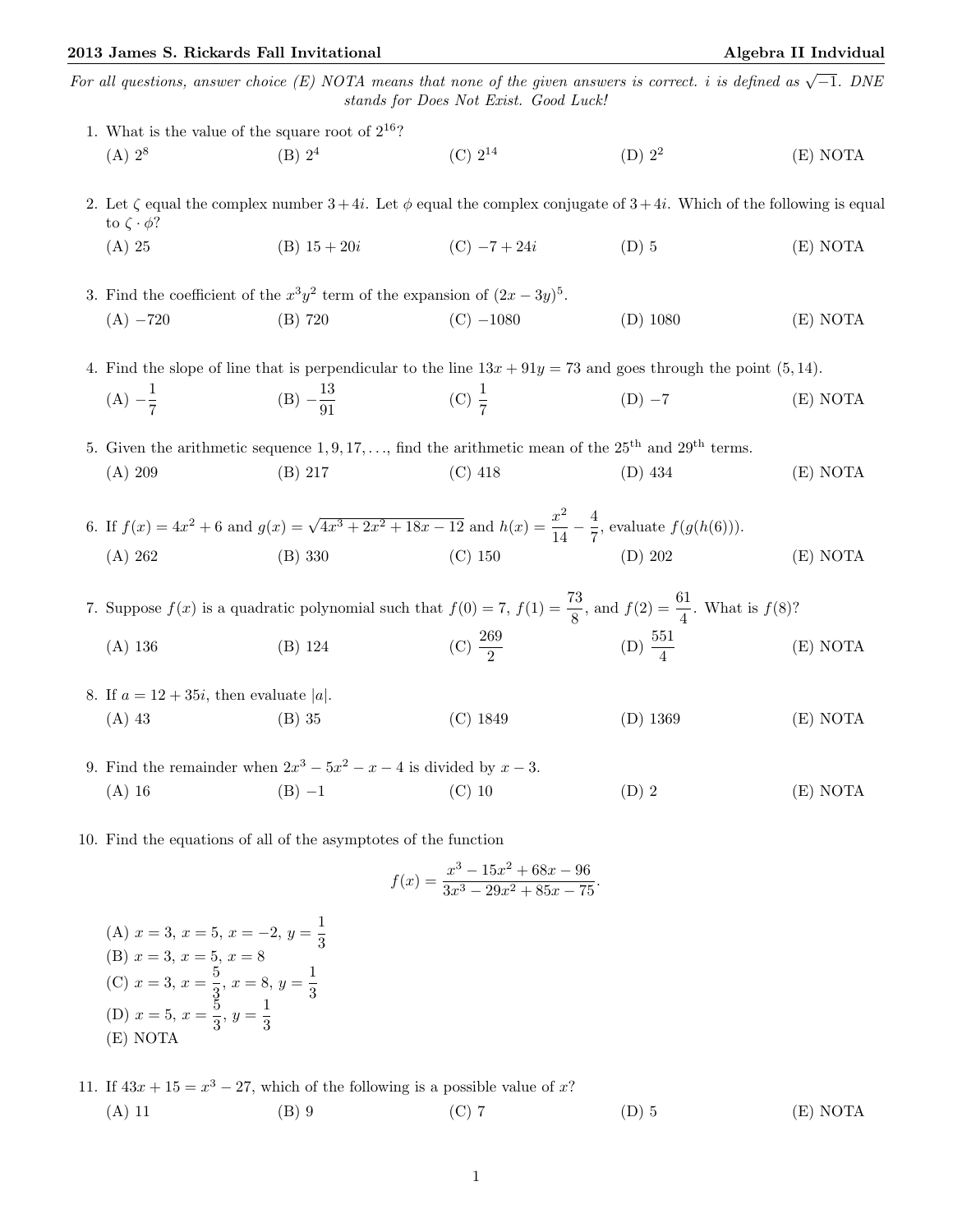| 2013 James S. Rickards Fall Invitational              |                                                                              | Algebra II Indvidual |                                                                                                                                    |          |  |  |  |  |  |
|-------------------------------------------------------|------------------------------------------------------------------------------|----------------------|------------------------------------------------------------------------------------------------------------------------------------|----------|--|--|--|--|--|
|                                                       | 12. Find the sum of the distinct prime factors of $(2^{10} – 1) \cdot 299$ . |                      |                                                                                                                                    |          |  |  |  |  |  |
| $(A)$ 5                                               | (B) 244                                                                      | $(C)$ 81             | $(D)$ 93                                                                                                                           | (E) NOTA |  |  |  |  |  |
| 13. Find the sum of the coefficients of $(2x-3y)^5$ . |                                                                              |                      |                                                                                                                                    |          |  |  |  |  |  |
|                                                       | (A) $3125$ (B) $-3125$                                                       | $(C)$ 1              | $(D) -1$                                                                                                                           | (E) NOTA |  |  |  |  |  |
|                                                       | 14. Find the minimum value of $f(x) = 17x^2 - 8x + 23$ .                     |                      |                                                                                                                                    |          |  |  |  |  |  |
| (A) $\frac{373}{17}$                                  | (B) $\frac{371}{17}$ (C) $\frac{4}{17}$                                      |                      | (D) DNE                                                                                                                            | (E) NOTA |  |  |  |  |  |
|                                                       |                                                                              |                      | 15. The sum of the solutions to the equation $ 16 - 4x  +  x - 3  =  -5 $ can be expressed in the form $\frac{J}{K}$ , where J and |          |  |  |  |  |  |
|                                                       | K are relatively prime integers. Find the absolute value of $J + K$ .        |                      |                                                                                                                                    |          |  |  |  |  |  |

(A) 43 (B) 57 (C) 73 (D) 169 (E) NOTA

16. For how many positive integers *n* is  $n^2 + 4n - 5$  a prime number? (A) 0  $(B)$  1  $(C)$  2  $(D)$  Infinitely many  $(E)$  NOTA

17. Siddarth, Awnish, and Abhi are three brothers who really want the new Xbox One. When they asked their Dad for money, he gave them a challenge. He told them to come up with a riddle that their uncle (a world renowned mathematician) could not solve in under 10 seconds. Awnish suggested that they try a "what can pass through this door" riddle, but Abhi and Siddarth said that it would be too easy. They finally agreed on a riddle (using fake ages so it wouldn't be too easy) that their uncle wouldn't be able to solve in under 10 seconds. Assume you are the uncle, and your task is to solve the riddle and save your brother from spending \$500 on an Xbox One. This is their riddle: Awnish is twice as old as Abhi. One year ago, Siddarth's age was four times Abhi's age. In one year, Siddarth's age will be 2 more than triple Abhi's age. What will Abhi's age be in 6 years?

(A) 19 (B) 15 (C) 13 (D) 7 (E) NOTA

## For problems 18 and 19 use the following information:

Consider three functions  $f(x)$ ,  $g(x)$ , and  $h(x)$ , such that

 $f(x) = 2x + 4$ ,  $g(x) = 7x - 1$ ,  $h(x) = 12x - 13$ 

- 18. Evaluate  $f(h(g(4)))$ .
	- (A) 492 (B) 983 (C) 626 (D) 683 (E) NOTA
- 19. Evaluate  $g^{-1}(h(f^{-1}(8)))$ .
	- (A)  $\frac{18}{7}$  (B)  $\frac{12}{7}$ (C)  $\frac{17}{7}$ (D)  $\frac{13}{7}$ (E) NOTA
- 20. Find the sum of the fourth pentagonal number and the third triangular number (assuming 1 is the first pentagonal and triangular number).
	- (A) 21 (B) 17 (C) 33 (D) 28 (E) NOTA

21. A certain conic has the definition of being the locus of all points such that the absolute value of the difference of the distances between two fixed points is always constant. Which statement about its eccentricity, e, is true?

(A)  $e = 0$  (B)  $0 < e < 1$  (C)  $e = 1$  (D)  $1 < e$  (E) NOTA